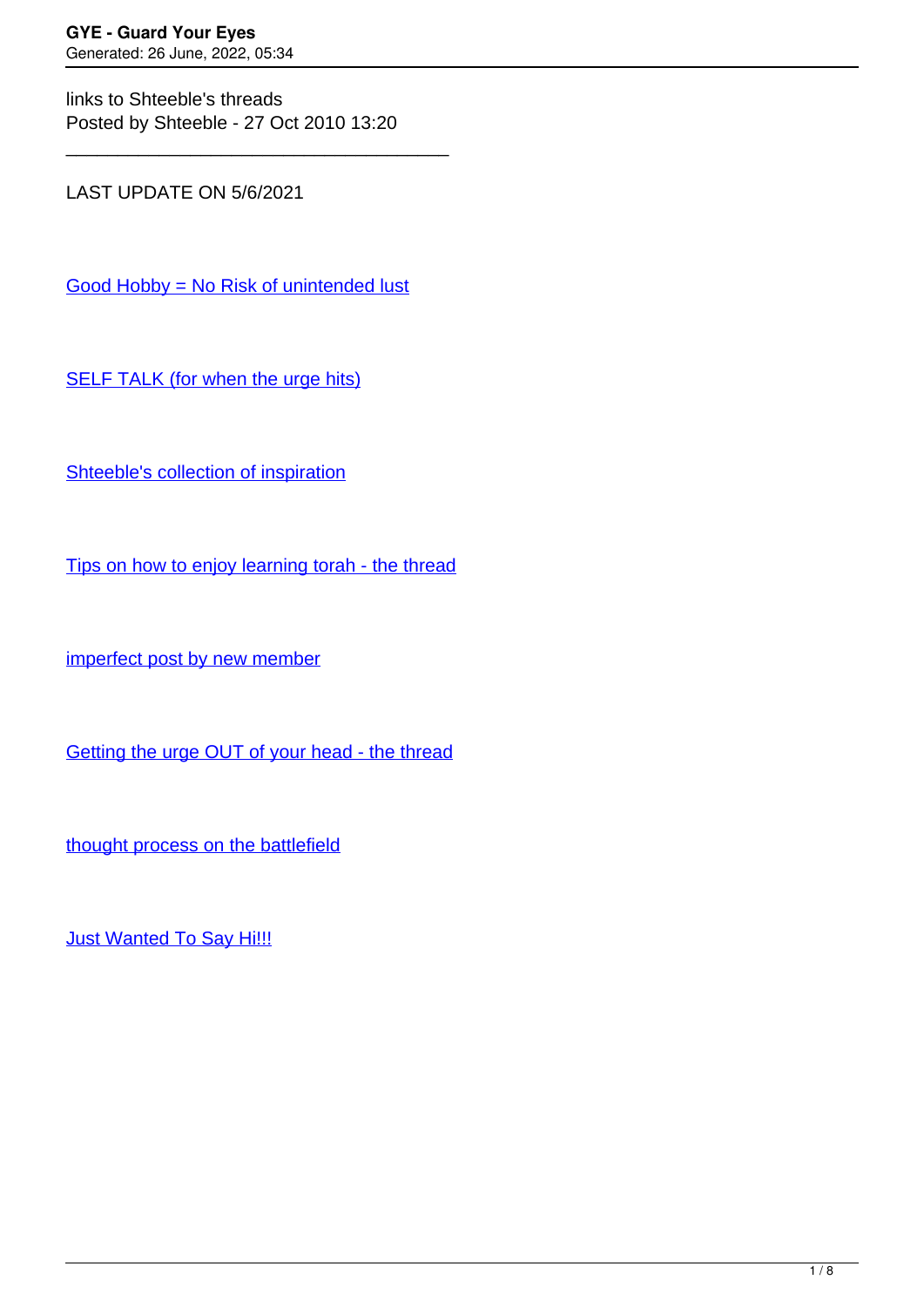# [THE LINKS BELOW NEED TO BE FIXED, AS THEY WERE INSERTED WHEN GYE WAS ON](https://guardyoureyes.com/forum/1-Break-Free/83127-thought-process-on-the-battlefield#83127) [A DIFFERENT PLATFORM.](https://guardyoureyes.com/forum/1-Break-Free/83127-thought-process-on-the-battlefield#83127)

[My GYE process \(see also world's GYE process the unlocked thread\)](http://www.guardyoureyes.com/forum/index.php?topic=3074.0) 

[world's GYE process the unlocked thread](http://www.guardyoureyes.com/forum/index.php?topic=3076.0) 

======================================================================== ====

========================================================================

Re: links to world's threads Posted by Shteeble - 28 Oct 2010 03:44

\_\_\_\_\_\_\_\_\_\_\_\_\_\_\_\_\_\_\_\_\_\_\_\_\_\_\_\_\_\_\_\_\_\_\_\_\_

[LAZINESS - WHAT TO DO ABOUT IT](http://www.guardyoureyes.org/forum/index.php?topic=2921.0) 

[Are You Happy To Be Here? \(formerly Woooaaaaa HUGE DISCOVERY!!!!\)](http://www.guardyoureyes.org/forum/index.php?topic=2911.0) 

**Tips for New Users** 

[Should Guests Remain Guests?](http://www.guardyoureyes.org/forum/index.php?topic=2904.0) 

[lemonade stand](http://www.guardyoureyes.org/forum/index.php?topic=3053.0)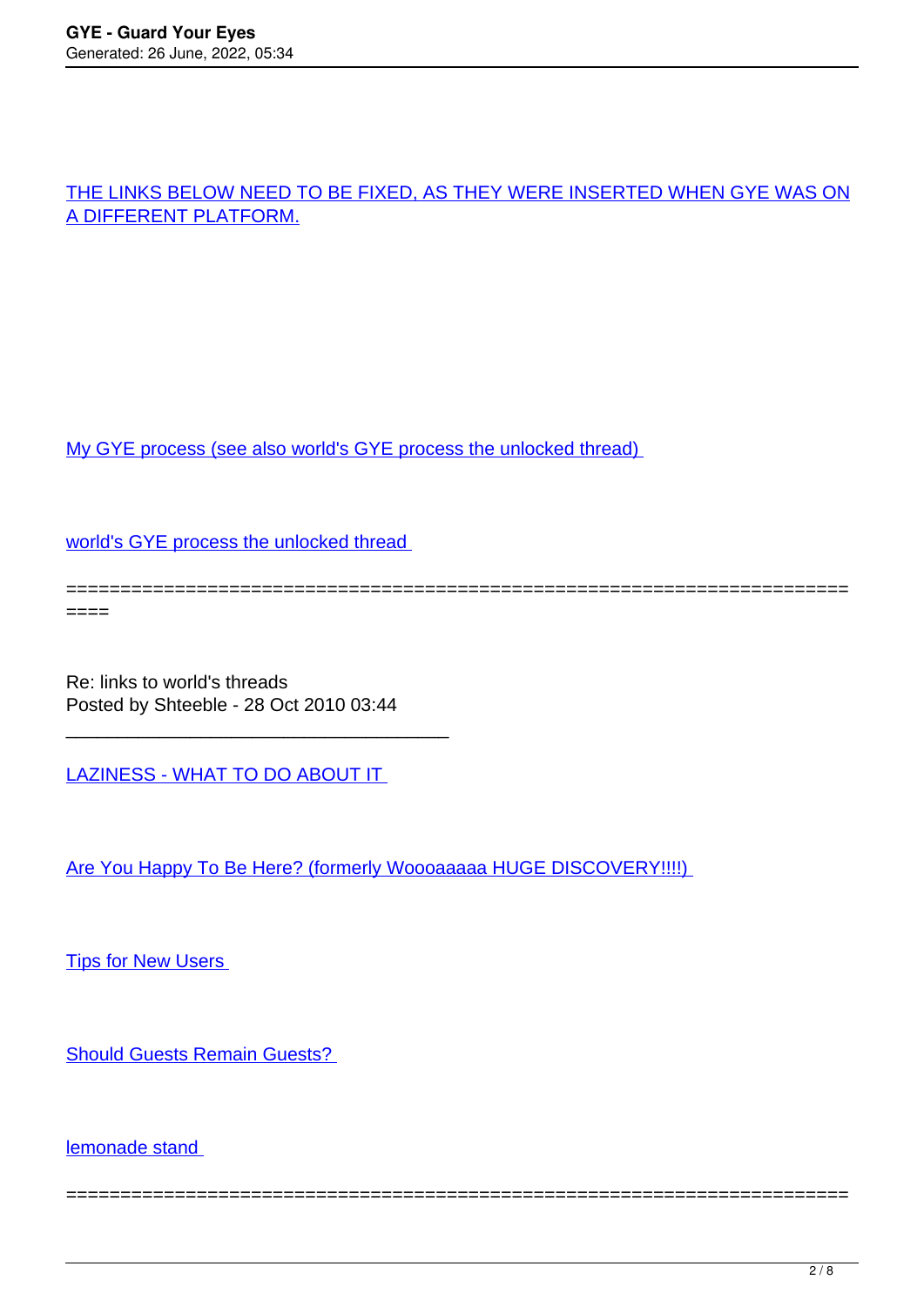Re: links to Shteeble's threads Posted by Shteeble - 09 May 2012 15:22

\_\_\_\_\_\_\_\_\_\_\_\_\_\_\_\_\_\_\_\_\_\_\_\_\_\_\_\_\_\_\_\_\_\_\_\_\_

reserved

====

====

========================================================================

========================================================================

========================================================================

Re: links to Shteeble's threads Posted by Shteeble - 09 May 2012 15:22

\_\_\_\_\_\_\_\_\_\_\_\_\_\_\_\_\_\_\_\_\_\_\_\_\_\_\_\_\_\_\_\_\_\_\_\_\_

reserved

====

Re: links to Shteeble's threads Posted by Shteeble - 09 May 2012 15:22

\_\_\_\_\_\_\_\_\_\_\_\_\_\_\_\_\_\_\_\_\_\_\_\_\_\_\_\_\_\_\_\_\_\_\_\_\_

reserved

====

Re: links to Shteeble's threads Posted by stillgoing - 19 Aug 2015 22:13

\_\_\_\_\_\_\_\_\_\_\_\_\_\_\_\_\_\_\_\_\_\_\_\_\_\_\_\_\_\_\_\_\_\_\_\_\_

reserved?

 $====$ 

Does it expire at any point?

========================================================================

Re: links to Shteeble's threads Posted by cordnoy - 19 Aug 2015 22:42

\_\_\_\_\_\_\_\_\_\_\_\_\_\_\_\_\_\_\_\_\_\_\_\_\_\_\_\_\_\_\_\_\_\_\_\_\_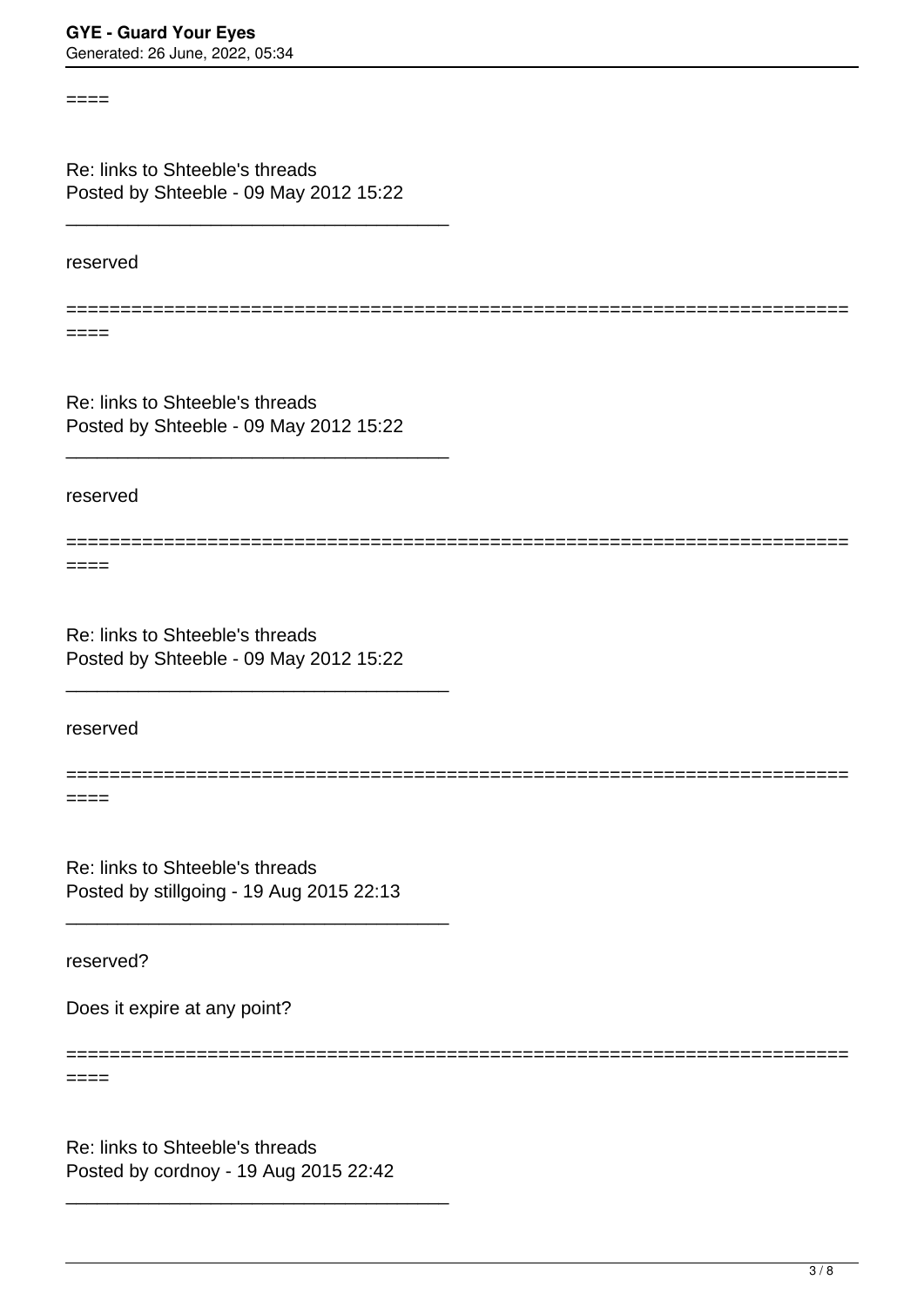### [stillgoing wrote](/forum/id-262315)**:**

reserved?

Does it expire at any point?

I don't know, but did you register at the "thread-bumpin'" desk?

======================================================================== ====

Re: links to Shteeble's threads Posted by stillgoing - 19 Aug 2015 22:56

\_\_\_\_\_\_\_\_\_\_\_\_\_\_\_\_\_\_\_\_\_\_\_\_\_\_\_\_\_\_\_\_\_\_\_\_\_

### **cordnoy**

I don't know, but did you register at the "thread-bumpin'" desk?

 After you switched to the Starbucks coffee and tea dispenser, I figured that someone's got to do it.

========================================================================  $====$ 

Re: links to Shteeble's threads Posted by cordnoy - 20 Aug 2015 00:15

\_\_\_\_\_\_\_\_\_\_\_\_\_\_\_\_\_\_\_\_\_\_\_\_\_\_\_\_\_\_\_\_\_\_\_\_\_

[stillgoing wrote](/forum/id-262318)**:**

## **cordnoy**

I don't know, but did you register at the "thread-bumpin'" desk?

After you switched to the Starbucks coffee and tea dispenser, I figured that someone's got to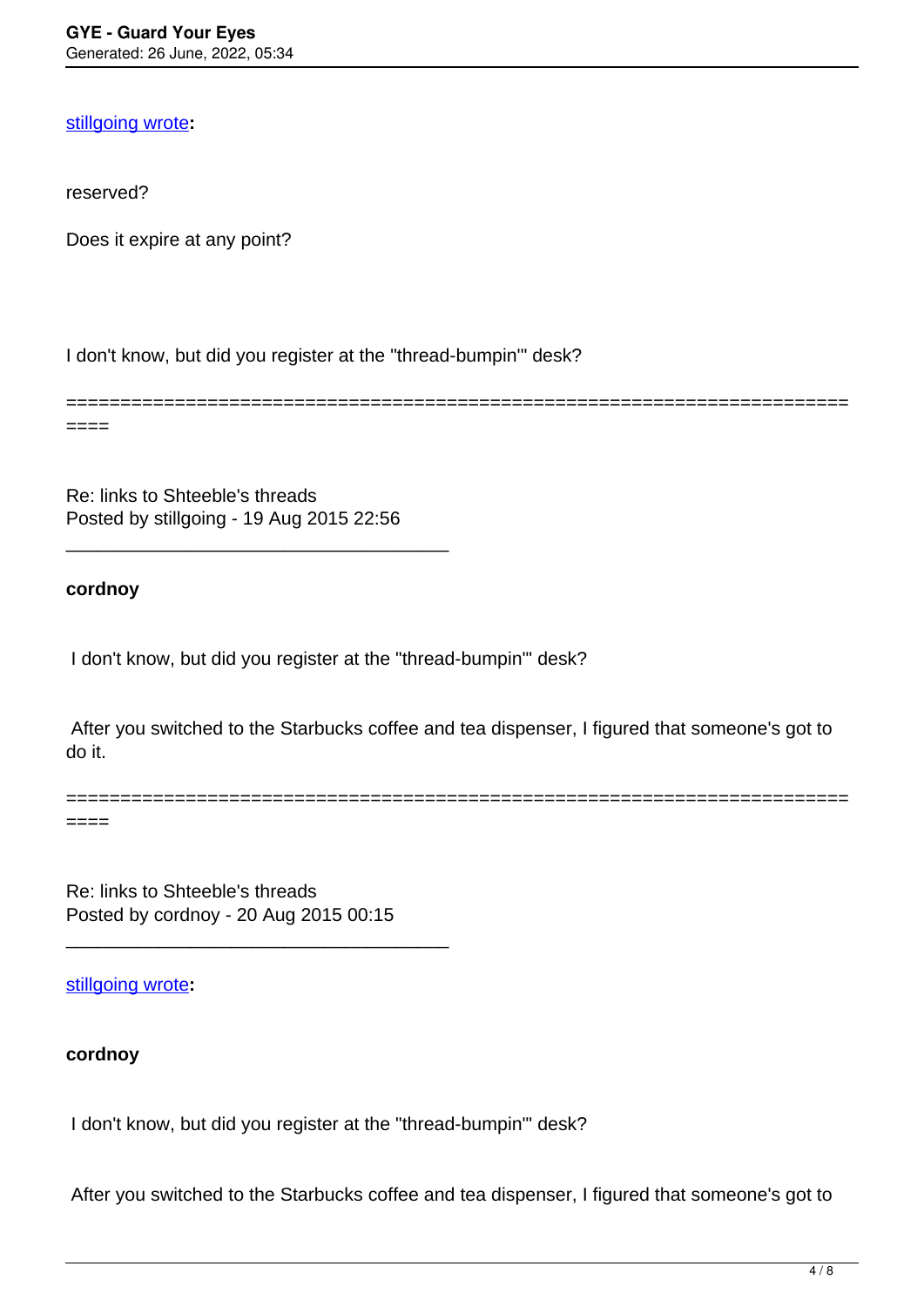do it.

That's a good response, but I was still bumpin' threads.

Kindly send an email to Gevurah to see if you can join the jumpin', thread-bumpin', pumpkin' chewin, spittin' and eatin' crew.

Thanks

======================================================================== ====

Re: links to Shteeble's threads Posted by stillgoing - 20 Aug 2015 17:31

\_\_\_\_\_\_\_\_\_\_\_\_\_\_\_\_\_\_\_\_\_\_\_\_\_\_\_\_\_\_\_\_\_\_\_\_\_

## **Cordnoy**

Kindly send an email to Gevurah to see if you can join the jumpin', thread-bumpin', pumpkin' chewin, spittin' and eatin' crew.

Thanks

## **Gevura**

 $====$ 

"I don't know why he thinks you need my permission. After all, he is the Exalted Global Moderator, Fishel Thread Bumper, and Speed Poster around here. I'm just a lowly bus driver.

========================================================================

Besides, who needs jumpin' when you got wiiiiiiings?"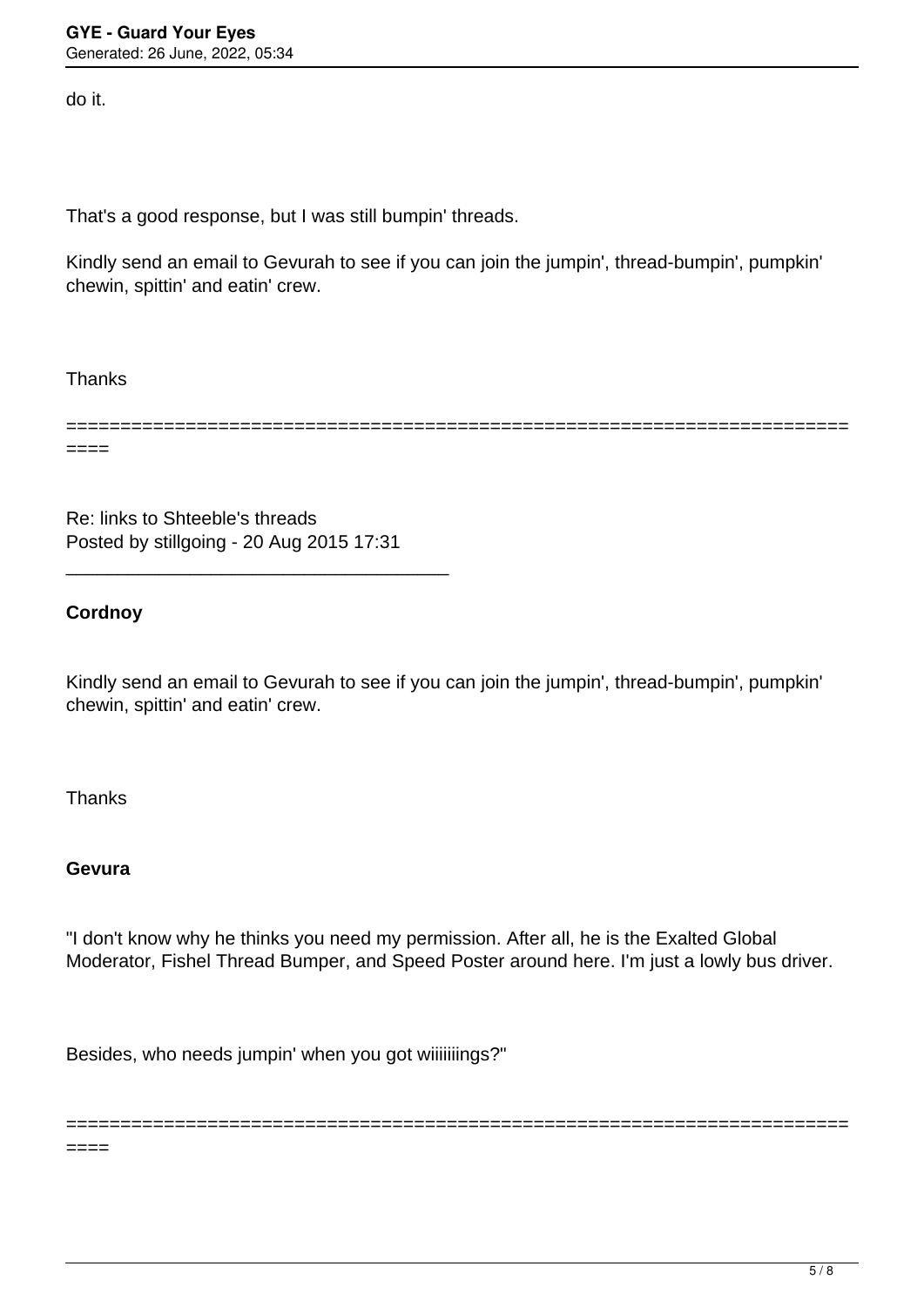Re: links to Shteeble's threads Posted by Shteeble - 27 Aug 2015 08:48

\_\_\_\_\_\_\_\_\_\_\_\_\_\_\_\_\_\_\_\_\_\_\_\_\_\_\_\_\_\_\_\_\_\_\_\_\_

========================================================================

I sure hope not. Re: links to Shteeble's threads Posted by Shteeble - 27 Aug 2015 08:49

[stillgoing wrote](/forum/id-262315)**:**

reserved?

====

====

Does it expire at any point?

Re: links to Shteeble's threads

========================================================================

Posted by cordnoy - 27 Aug 2015 10:52

\_\_\_\_\_\_\_\_\_\_\_\_\_\_\_\_\_\_\_\_\_\_\_\_\_\_\_\_\_\_\_\_\_\_\_\_\_

[Shteeble wrote](/forum/id-262820)**:**

[stillgoing wrote](/forum/id-262315)**:**

reserved?

Does it expire at any point?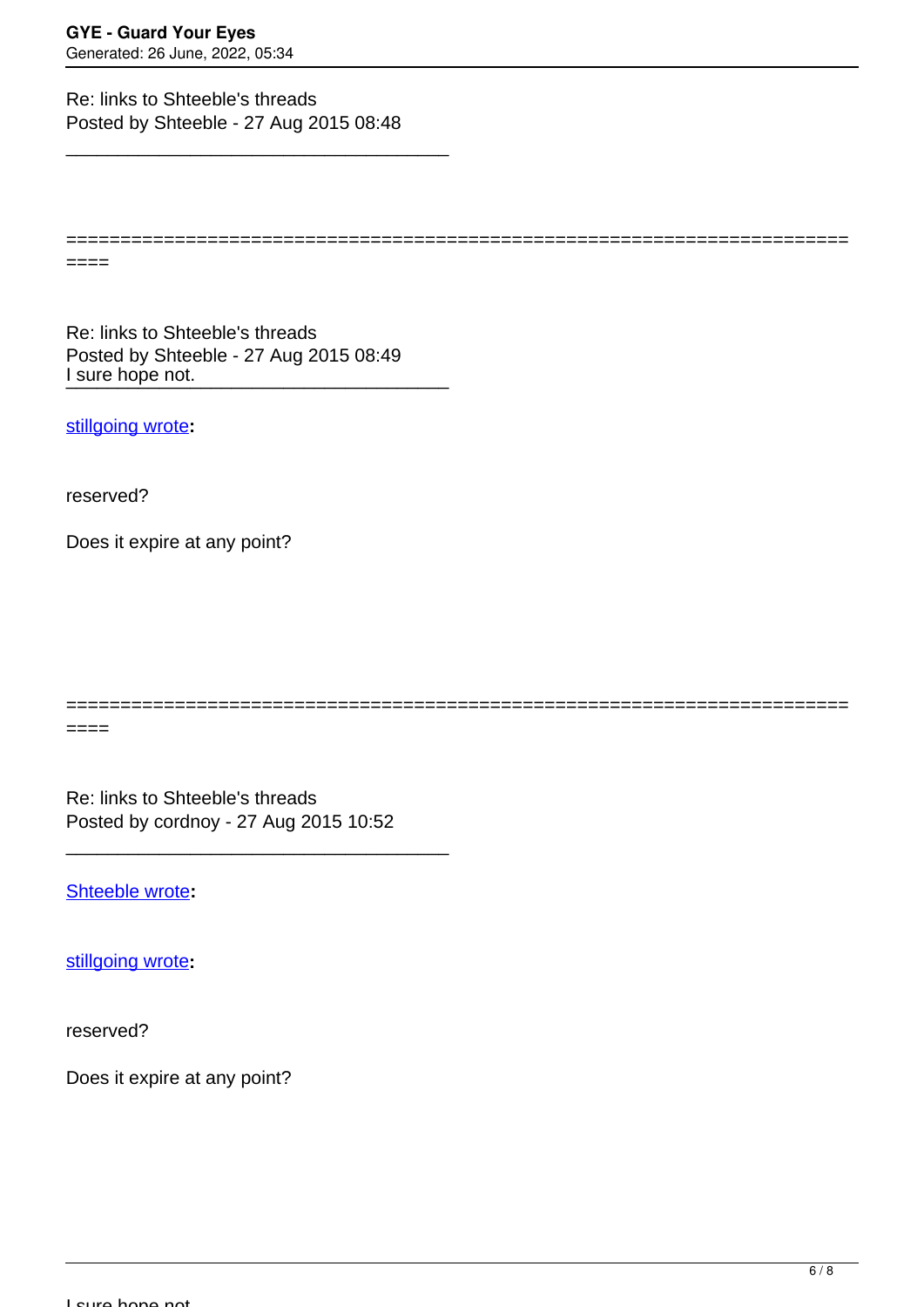Welcome back!

We hope not as well.

========================================================================

Re: links to Shteeble's threads Posted by stillgoing - 30 Aug 2015 23:55

\_\_\_\_\_\_\_\_\_\_\_\_\_\_\_\_\_\_\_\_\_\_\_\_\_\_\_\_\_\_\_\_\_\_\_\_\_

stillgoing

 $====$ 

reserved?

Does it expire at any point?

## **Shteeble**

I sure hope not.

### **cordnoy**

Welcome back!

We hope not as well.

Uh oh. So am I going to be fined for stealing a reserved spot??!!!